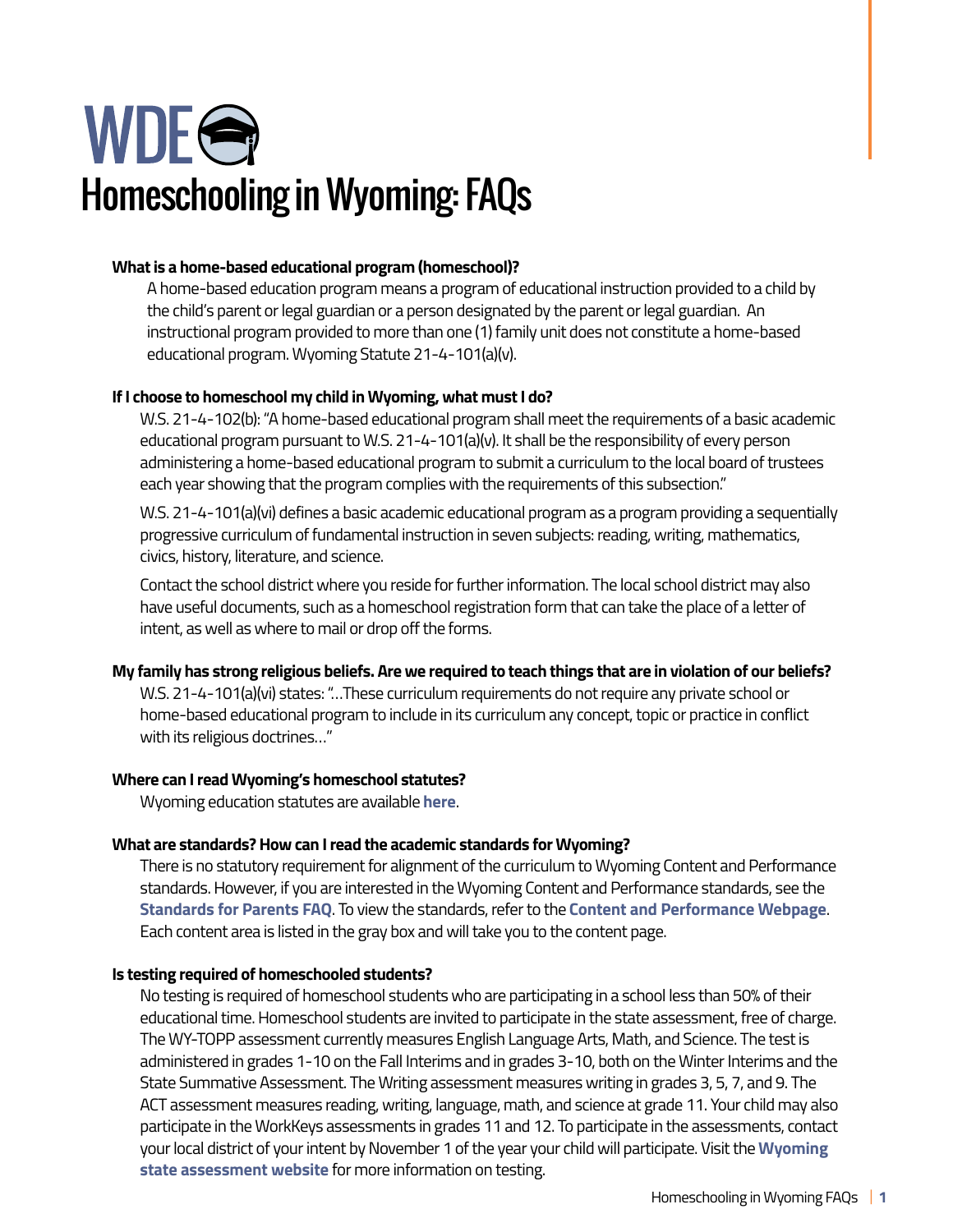#### **Can a home-school student participate in extracurricular activities (sports, music, and clubs)?**

W.S. 21-4-506(a) states that any school age child who is a resident of a school district and who is not enrolled as a full-time student in the district in which they reside, shall be permitted by the district to participate in any activities which are sanctioned by the Wyoming High School Activities Association (WHSAA) and which are offered by the district subject to the following:

- 1. The district may require the student to pay any fees for participation that are required by the Wyoming High School Activities Association (WHSAA);
- 2. The district may charge that student an additional fee for participating, but that fee shall be no more than any fee for participating charged to full-time students of the district;
- 3. As a condition of participation, the student shall be required to comply with all other rules and policies of the district or any school activities association applicable to all students participating in the activity and not related to the assessment of fees or charges.

#### **Are homeschools in Wyoming accredited?**

All homeschools in Wyoming are considered non-accredited private schools.

#### **Can my student take some courses at the local school?**

A local district has the right to determine whether homeschool students can enroll in certain courses (such as a science lab or shop class at the high school). This should be written in district board policy and uniformly applied to all students (i.e. the district cannot allow one family to participate and then exclude another). No fees can be assessed unless they are required of students regularly enrolled in the public school.

#### **Can my student take most courses at the local school and be homeschooled for one or two classes?**

This is determined by the district. This should be written in district board policy and uniformly applied to all students.

#### **My child requires Special Education Services. Can s/he receive them through the public school?**

When a parent of an eligible Special Education child decides to homeschool the child, the parent communicates with their local school district. The local school district may develop a services plan for the child and use a "proportionate share" of the district's federal special education funding to provide special education services to the child. Link to the full document: **[https://edu.wyoming.gov/wp-content/](https://edu.wyoming.gov/wp-content/uploads/2021/07/Parental-Placements-in-Private-Schools-and-Homesc) [uploads/2021/07/Parental-Placements-in-Private-Schools-and-Homeschools-1.pdf](https://edu.wyoming.gov/wp-content/uploads/2021/07/Parental-Placements-in-Private-Schools-and-Homesc)**.

#### **How does a homeschool student earn a diploma?**

Because homeschools are non-accredited private schools, homeschoolers receive no diploma from the school or the state. Some commercial curriculum companies offer diplomas to students who complete their company's requirements. Some colleges allow prospective students to complete an entrance exam or portfolio. Another option is to complete a high school equivalency exam. Wyoming focuses on the HiSET **<https://hiset.ets.org/requirements/state/wy>**; while some states continue to administer the GED.

#### **Can my student enroll in college or join the military with a homeschool education?**

Many colleges and universities accept transcripts from homeschooling families as evidence of having completed a standard curriculum. All four military branches accept a minimum number of homeschooled students. Each branch has a set percentage for each year. If your student is interested in military service, contact the specific military branch for further information.